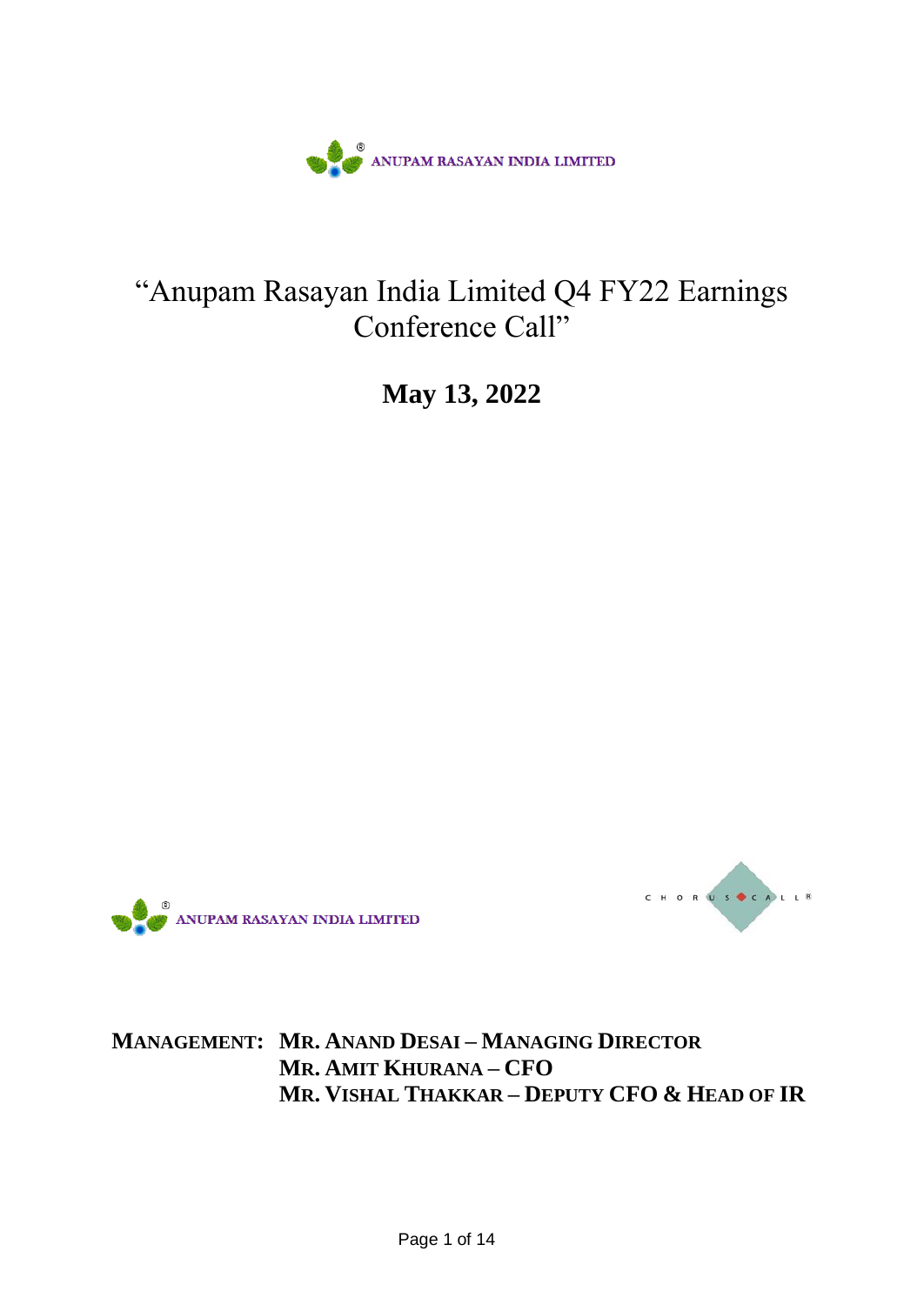

**Moderator:** Ladies and gentlemen, good day and welcome to the Q4 FY22 Earnings Conference Call of Anupam Rasayan India Limited. As a reminder, all the participants' lines will be in the listenonly mode, and there will be an opportunity for you to ask questions after the presentation concludes. Should you need assistance during the conference call, please signal for an operator by pressing "\*" then "0" on your touch-tone phone. Please note that this conference is being recorded.

> I now hand the conference over to Mr. Kanav Khanna from EY Investor Relations. Thank you and over to you, sir.

**Kanav Khanna:** Good evening to all the participants on this call. Before we can proceed to the call, let me remind you that the discussions may contain forward-looking statements that may involve known or unknown risks, uncertainties, and other factors. It must be viewed in conjunction with our business risks that could cause future result, performance, or achievements to differ significantly from what is expressed or implied by such forward-looking statements. Please note that we have mailed the result and presentation and the same are also available on BSE and NSE websites. In case you have not received them, you can write to us. We will be happy to send it over.

> To take us through the result and answer all your questions today, we have the top management of Anupam Rasayan India Limited represented by Mr. Anand Desai – Managing Director, Mr. Amit Khurana – CFO, Mr. Vishal Thakkar – Deputy CFO & Head of IR . Dr. Kiran Patel also had to join the call, but unfortunately, due to some personal exigency, he could not be here. We will start the call with a brief overview of the quarter gone past and then conduct a Q&A session.

With that said, I would like to hand over the call to Mr. Anand Desai. Over to you, sir.

**Anand Desai:** Welcome everyone to the Q4 Financial Year '22 Earnings Call. I hope you all are doing well.

This year gone past has been a good one wherein we achieved a lot of our strategic goals. Resting on the 3 solid pillars of innovation, financial prudence, and environmental sustainability, Our consistent growth and profitability has resulted from our strong focus on the execution of our current strategies while keeping our eye on the future.

On a full year basis, we have witnessed a total revenue growth of 29% versus financial year '21. We have seen our PAT more than doubling this year vis-a-vis financial year '21 which has culminated into a PAT margin expansion of almost 600 basis points. We continue to deliver value to our stakeholders by the means of increased top line and bottom line which is driven by volume ramp-up, which was a result of enhanced trust of our existing customers and continued financial and operational prudence. We specialize in the synthesis and manufacturing of life science related and other specialty chemicals that need multi-step synthesis and sophisticated technologies for the broad base of Indian and global clients.

Our expansion of fluorination chemistry will drive our next phase of growth, which has been strengthened by our successful acquisition of Tanfac's 26% stake from Aditya Birla Group and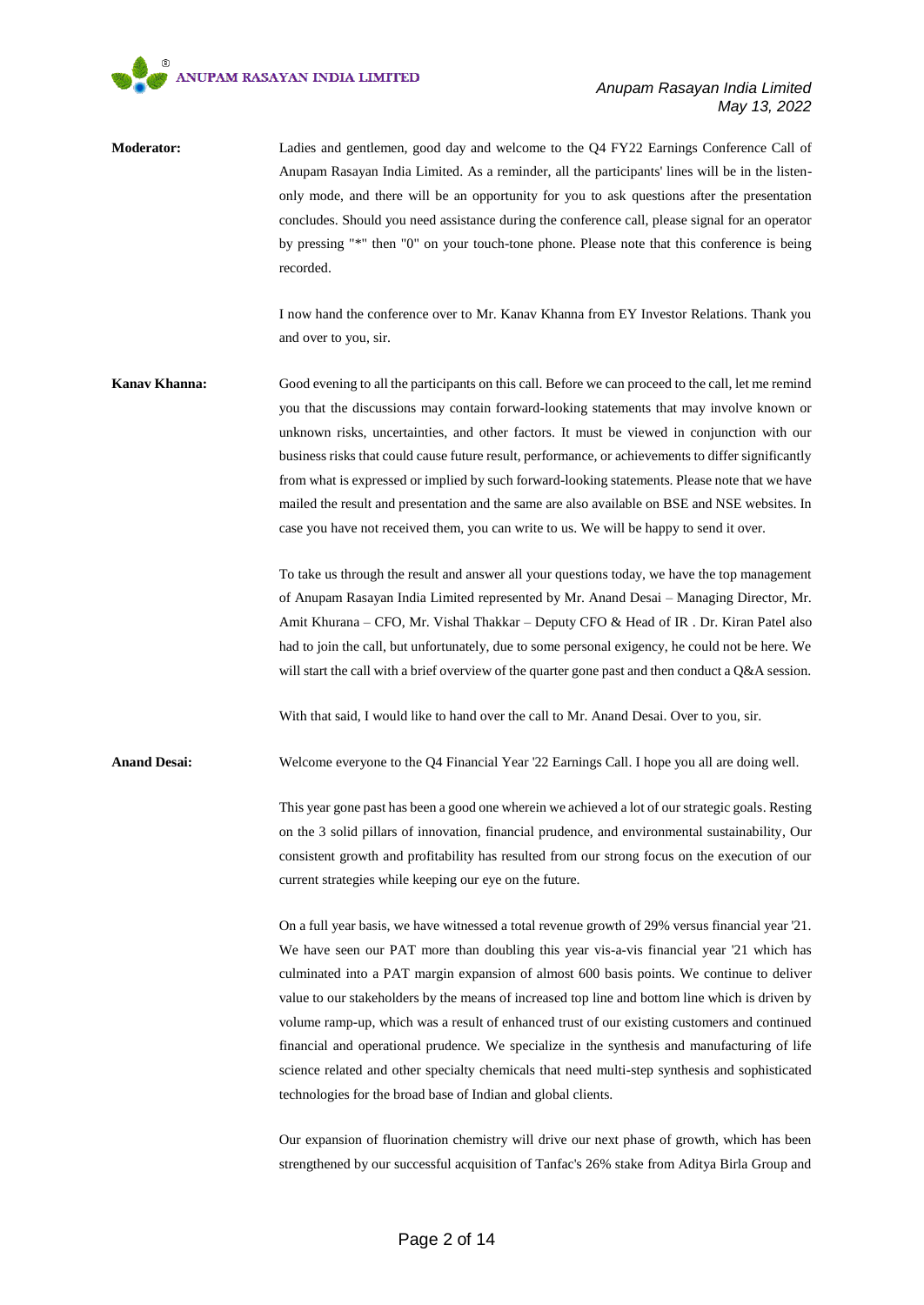public open offer on a combined basis. And by the means of this acquisition, we look forward to backward integrate our supply chain in this vertical and further focus on producing high-value high-margin volumes that have application in varied industries which should enhance our margin profile. Initially, we will be focusing on 3 key fluorination segments, especially fluoropolymer. The potential topline addition from this will be at \$100-200 million per annum in the medium to long term. We will continue to invest in R&D to enhance our product profile and margins. I want to state that in this last March, we have commissioned the expansion of our existing R&D center which can house 100 more professionals. Currently, we have a strong team of 77 scientists; there were 66 in the last quarter, i.e., quarter ending 31st December 2021, and this number will further expand going forward. This innovation-driven philosophy has further added value to our customer expectations, which will ensure growth in the long term with a sustainable business model.

Further, Anupam continues to be in a different path. Further, in this volatile environment, we have been able to provide consistent and timely supplies to our customers. This is largely due to our inventory holding strategy. Most of our products are strategic and an integral part of the customers' supply chain. Also, as all the products are supplied as per contractual agreements with pass-through price mechanism, which ensures clear visibility of consistent offtake with sustainable margins.

I want to conclude that in the past 2 years of all-round investment in different capacities has powered our growth and shall further enhance our financial metrics of which all our stakeholders, i.e., customers, shareholders, employees, and society as a whole are going to reap benefits of.

Now, I would like to hand over to Amit Bhai – our CFO.

**Amit Khurana:** As Anand Bhai talked about FY22, now I want to draw your attention towards some of our growth metrics in perspective of last 5 years.

> Our number of customers have grown from 53 in FY18 to 68 in FY22 out of which 5 were domestic and 10 were MNCs. Our product offerings have grown from 25 in FY18 to 48 in FY22, a growth of 92% out of which 17 were related to life sciences and 6 related to other specialty products. Our installed capacities have grown from about 12,000 metric tons in FY18 to 27,000 metric tons in FY22, a growth of more than 100%. Our R&D people strength has grown from 19 in FY18 to 77 in FY22.

> Now, talking about our financial growth in these 5 years; our revenue has grown by 212% from Rs. 3,414 million in FY18 to Rs. 10,660 million in FY22 recording a CAGR of 26%. Our gross and EBITDA margins have grown from 54% and 23% respectively in FY18 to 65% and 29% respectively. Our ROCE has grown from 9% in FY18 to 12% in FY22. Our front-ended CAPEX of more than Rs. 800 crores has resulted in significant growth by leading to 10% to 12% return on capital employed ratio during the expansion phase. As Anand Bhai mentioned about our Tanfac deal and as you all know, we have successfully acquired 25% stake from Aditya Birla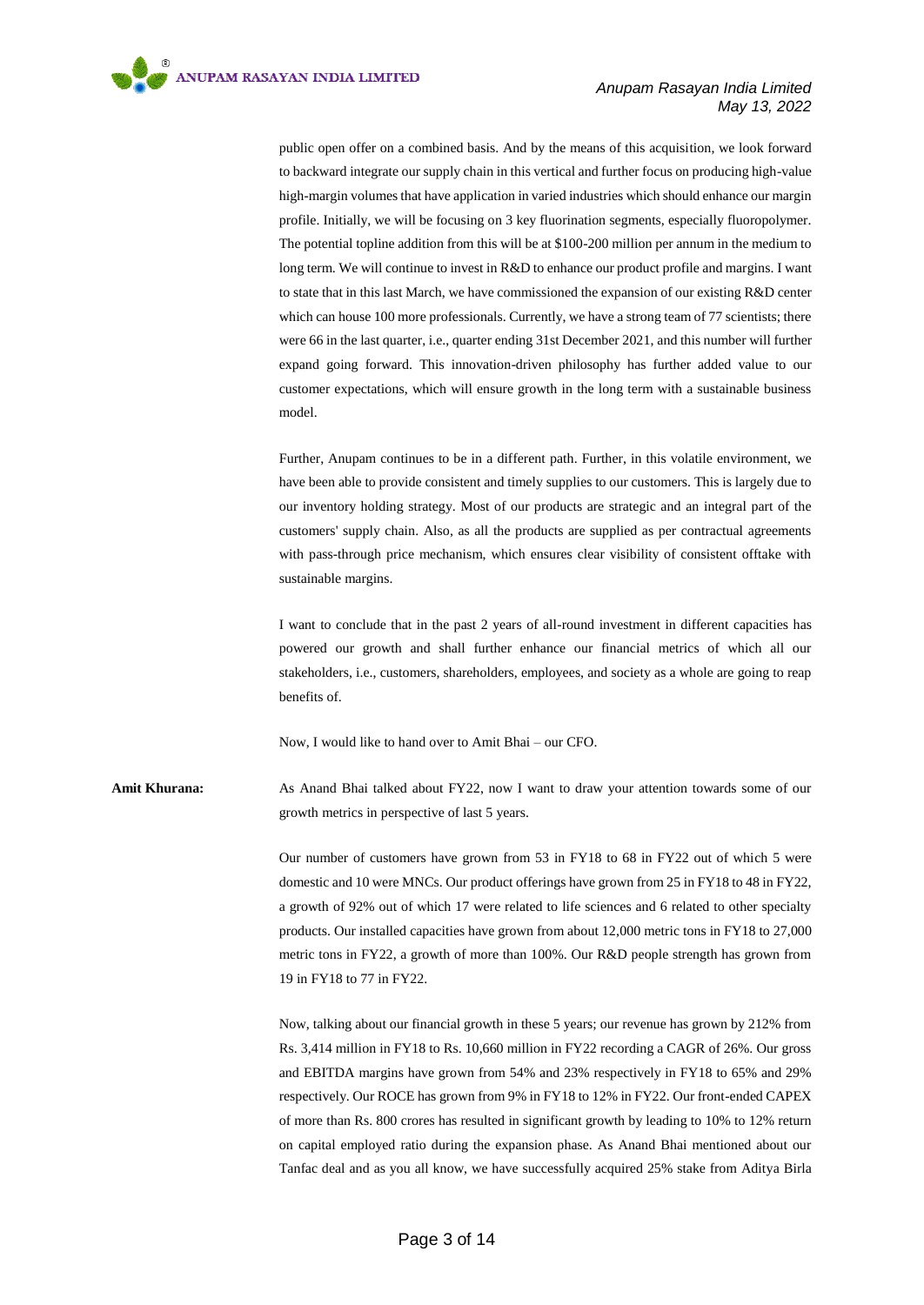group for Rs. 148 crores, and apart from that, we have additionally acquired 1% from the public via open offer which closed on 6th May 2022. We are in the process of integration with Tanfac for which we have on-boarded a top global consultancy firm for smooth integration. Until now, we have already integrated key functional areas like IT and HR. We have been continuously informing in the past few calls about our focus on sustainability of business and environment alike. I am happy to announce that we are investing Rs. 27 crores for 7.5 megawatt solar power plant in addition to 12.5 megawatt we had commissioned in earlier part of the year. Through these investments, we have ensured a saving of Rs. 3 crores in the year gone by which is expected to increase to around Rs. 11.5 crores in FY23.

Now, I would like to request Vishal Bhai to walk us through our financial performance for the quarter and year ending March 2022.

**Vishal Thakkar:** Hello everyone and thank you for joining us here today. I would like to briefly touch upon the key performance highlights for the quarter and year ended March 31st, 2022, and then we will open the floor for questions and answers. Before I proceed, I would urge all of you to go through the detailed presentation submitted to the exchanges and uploaded on our website. The financial highlights for the quarter ended March 31st, 2022, are as follows. Total revenues were Rs. 3,169 million in Q4 FY22 as compared to Rs. 2,743 million in Q4 FY21 registering a growth of 16% on YOY basis. EBITDA including other revenues was at Rs. 969 million in Q4 FY22 as compared to Rs. 655 million in Q4 FY21, a growth of 48% YOY. This would translate into EBITDA margins of 31% for this quarter. Profit after tax was at Rs. 461 million in Q4 FY22 as compared to Rs. 221 million in quarter 4 FY21, a growth of 108% YOY.

> Now, we move on to the financial highlights for the year ended March 31st, 2022. Total revenues were at Rs. 10,811 million in FY22 as compared to Rs. 8,373 million in the same period last year, a growth of 29% YOY. EBITDA in FY22 was at Rs. 3,112 million as compared to Rs. 2,202 million in the same period last year, a growth of 42% YOY. In percentage terms, we have our EBITDA margins of 29% in FY22 against 26% last year. Profit after tax was at Rs. 1,522 million as compared to Rs. 703 million in FY21 registering a growth of Rs. 116% YOY. In percentage terms, we have our PAT margins at 14% in FY22 as against 8 percentage points in the same period last year.

> Now, moving on to the segment-wise performance for FY22; our life sciences segment contributed Rs. 9,543 million compared to Rs. 7,429 million in FY21. While other specialty chemicals segment contributed around Rs. 1,086 million compared to Rs. 680 million last year. In percentage terms, life sciences segment contributed 90% of the total revenue and balance 10% came from our specialty chemicals.

> As far as revenue breakup is concerned in terms of geography, in FY22, the contribution of India was 44%, Europe 26%, Japan 12%, Singapore 11%, China 4%, North America 1%, and 1% came from the rest of the world. Our top 10 customers contributed to 80% of the total revenue and there are total 24 products that we provide to them. With that being said, let us open the floor for Q&A.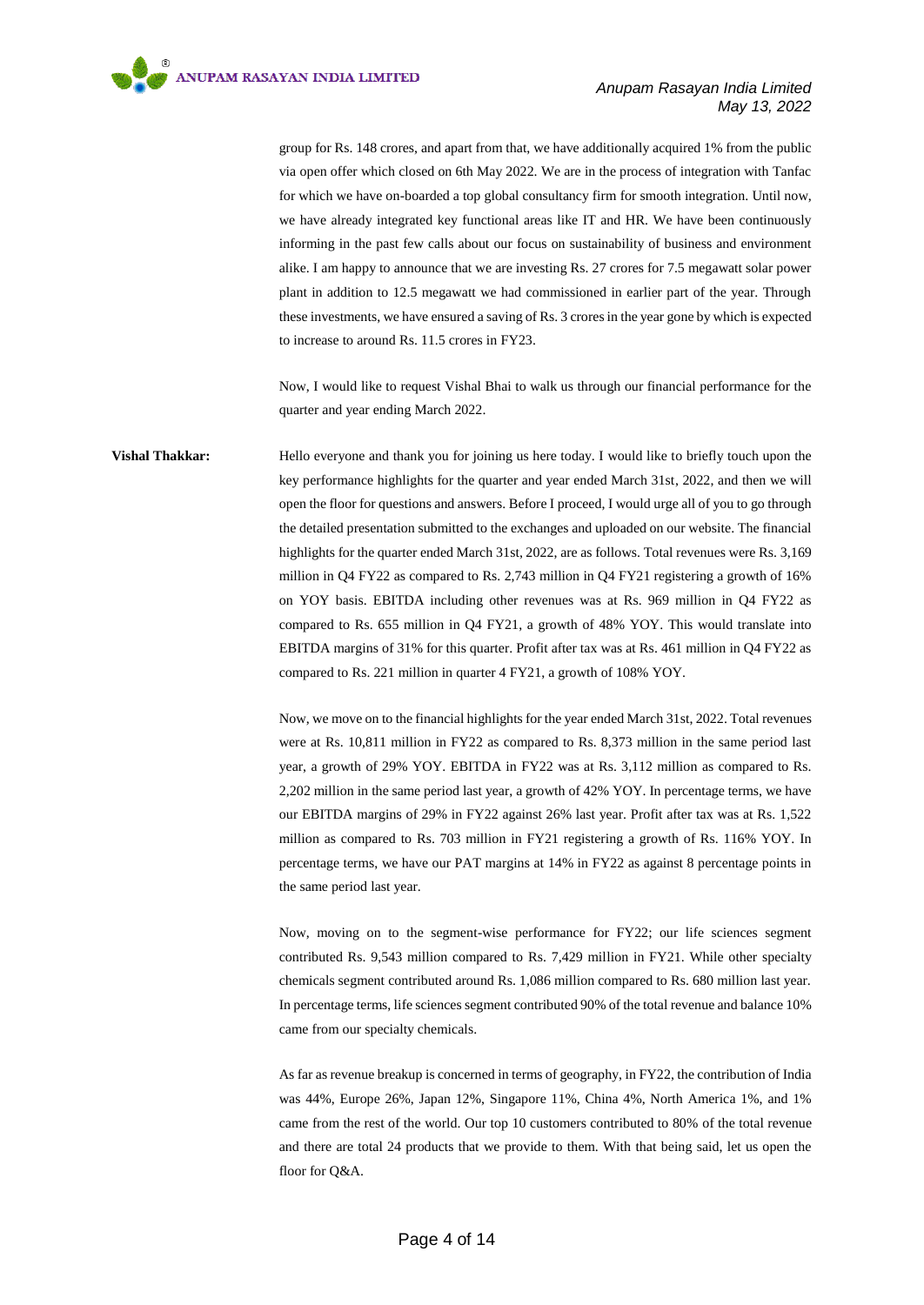

- **Moderator:** We will now begin the question & answer session. Ladies and gentlemen, we will wait for a moment while the question queue assembles. The first question is from the line of Kumar Saumya from Ambit Capital. Please go ahead.
- **Kumar Saumya Singh:** Sir, my question is on the balance sheet side. If you could highlight what is the strategy going forward, because our inventory has further gone up by 90 days and going forward like 1 or 2 years down the line, how do you see it panning out?
- **Vishal Thakkar:** Yes, we recognize that our inventories have gone up and you would appreciate that the current environment required us to be at this level. Due to the volatility that we have seen in the market and in terms of supply chain disruptions, this inventory has been at this level. As we go forward, once the environment stabilizes and the supply chain comes back to normalcy, we would expect this number to go down significantly, maybe in the next few quarters going forward.
- **Kumar Saumya Singh:** In the last quarter, we had highlighted that we are undergoing some contract negotiations with our customers out of which 50% had been done and 50% would be done by the next year. How are we progressing on that front?
- **Vishal Thakkar:** That has been progressing well. Customers have appreciated our request for changing the contract terms in terms of making the pricing at 6 months rather than yearly. However, this fluid environment and volatile environment, that's the reason that the unwinding of this positions and what you see would take 1 or 2 quarters beyond what we would have anticipated as we go.
- **Kumar Saumya Singh:** On the debt side; because the inventory is consuming so much capital currently and we are using the debt to fund it again, how do we see the debts going forward from here? We have seen a significant rise isn't it year on year?
- **Vishal Thakkar:** You are correct here as well; however, what I can answer here is that, as we go, our inventory days would drop and our profitability would continue. So, there will be release of capital from the operations which would ensure our further growth and we do not expect any significant movement in terms of any debt requirement for my working capital growth.
- **Kumar Saumya Singh:** So, what is our current year CAPEX guidance?
- **Vishal Thakkar:** Our current year CAPEX, we are expecting the CAPEX as we had guided in the last quarter as well that it would be Rs. 250 crores. This will be primarily for the LOIs and contracts that we have signed and this we anticipate that we would be able to generate an asset turn of 1.75 times and an ROCE of 20% on this CAPEX.
- **Moderator:** The next question is from the line of Ankur Periwal from Axis Capital. Please go ahead.
- Ankur Periwal: Continuing with the earlier one, Rs. 250 crores CAPEX and you mentioned 1.75 asset turn, my presumption is large part of the revenue visibility here will be contractual in nature. Over what time frame should one expect the peak revenue to be visible in the numbers?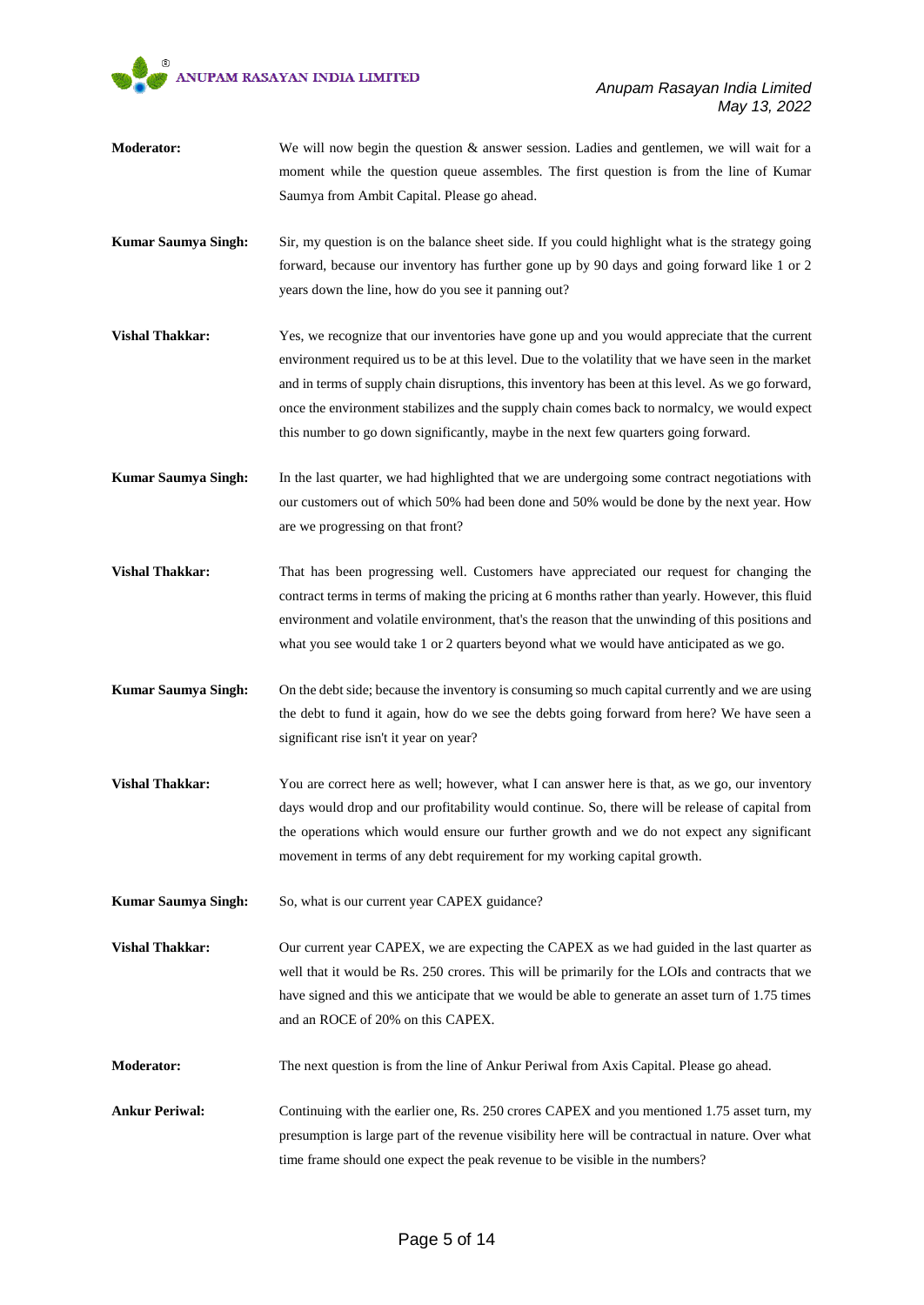

- **Vishal Thakkar:** Again, I would put it that the peak revenue we would expect in FY25-26 primarily because 1 year we will take in terms of capital asset creation and then 2 years to ramp up fully.
- **Ankur Periwal:** So, it will start ticking in let us say FY24 onwards and FY26 will be the peak year in terms of utilization, right?
- **Vishal Thakkar:** Yes. Ankur, just to inform that the commercialization of these 3 molecules would happen a little early because we will have small quantities which will start flowing from our current existing capacity as well. However, as you have rightly identified, the bulk and the significant revenue would come from the latter half.
- **Ankur Periwal:** Secondly, just continuing on the working capital side as well, while I take your point in terms of high inventory given the supply-chain shock globally and this inventory, my presumption is, will be at a relatively higher cost given the macro that we are in. Any commentary that you could share in terms of the pass-through of these elevated prices and the customers understanding there?
- **Vishal Thakkar:** Ankur, good that you have raised it and I would also want to clarify here that as you know that our contracts are pass-through and all the costs that we incur is passed on to my customer. This inventory that we have stocked up is also in consonance with our customers and they are aware of the inventory that we are carrying in terms of volume and also price and they are comfortable with this because if you see in this whole business and you know it better as we speak going that our business is about being part of the supply chain, and today the customer is very keen on ensuring that this supply chain is not disrupted and we are one of the parts of this supply chain, and hence they are more concerned and focused on that would we be able to deliver on time and in terms of volume that we have discussed and agreed upon. So, the customer is fully aware, the customer is fairly comfortable with these numbers and cost & volume as well, both.
- **Ankur Periwal:** Will it be right to understand that in the last quarter, we were saying that almost 50% of the customers have agreed for a 6 months pricing versus 12 months. Any update on that number henceforth or we are still at around 50% here?
- **Vishal Thakkar:** Right now, we are around 50%. The discussion with other customers is progressing, but in the current backdrop of the environment that we are in, it was prudent to be more focusing right now on delivery and supply chain logistics rather than get into this for now. Our customers have also requested us that we appreciate and we would want to do that; however, just let us wait for this volatility to just taper down a bit and then we start rolling out those changes. But we are reasonably comfortable that we would be able to get it over the next few quarters.
- **Ankur Periwal:** Just a clarification. If I got you right, while the customers have agreed for 6 months pricing, it will take probably some time for it to be effective in terms of numbers and elevated inventory is because of the RM volatility there. Is that right understanding?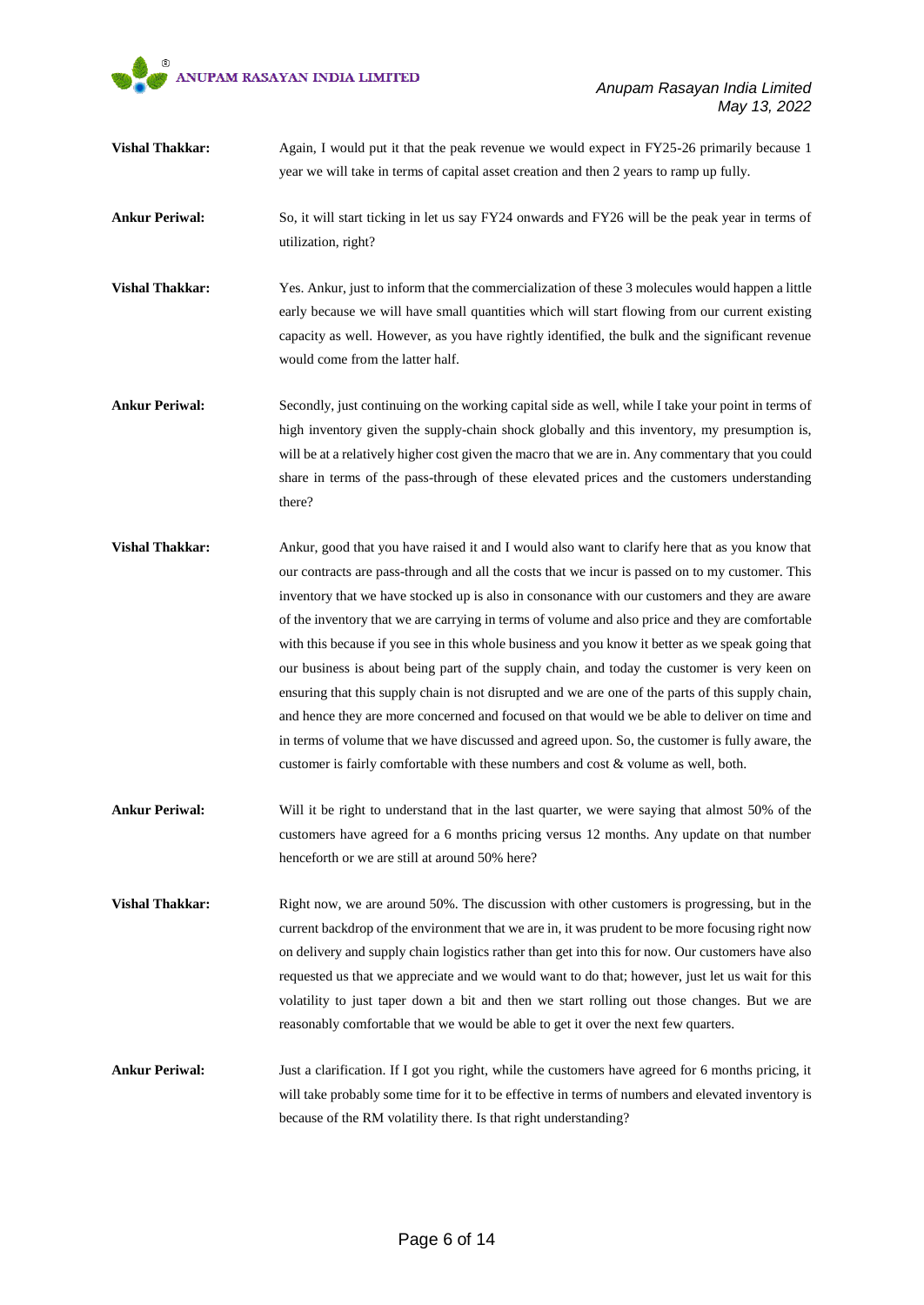- **Vishal Thakkar:** The inventory is because of this volatility, yes. And yes, whatever are the pricing mechanisms and all but we would have to unwind it as we go, right? We would have an inventory which will unwind over a period of next 2 to 3 quarters or 4 quarters and we will get to the stabilized numbers as we go. So, you will start seeing changes in a quarter or two, but you will see a chunk by the second half of this year.
- **Ankur Periwal:** And whenever we see that change, let us say 6 months out, will it be a sharper one or we will be back to those 200 days only given that we had earlier guided for around 150-160 days on the inventory front earlier?
- **Vishal Thakkar:** Ankur, I don't want to peg a number as of now.

**Ankur Periwal:** I don't want to peg you to a number, but directionally, will it be more closer to 200 or even lesser than that?

**Vishal Thakkar:** Right now, let us look at a number which is what you are speaking and then we will strive to the next level. So, let us take 1 step for the first and then the second step for the other one. Let us take it that way I would say. And once we get more visibility…. Today, the problem is that whatever I say, where the world moves, none of us really know well and hence I don't want to guide or even allude or indicate to anything which tomorrow we will have a conversation on that again. So, just wait for a quarter or two, let the things settle down and then we can have a more longer-term visibility on these numbers.

**Anand Desai:** I want to add one point to what Vishal Bhai has mentioned. As these products are under contract and all the contracts have a pass-through mechanism, every customer knows what prices they have agreed in the past year when we agreed on the price. In the meantime, there is a tolerance level for each price or each raw material price, and once that raw material tolerance is breached, we immediately inform the customer that this raw material price has breached now from the agreed ones and we would like to bring it to your notice, which is the mechanism built in within the contract. So, the moment we do this, the customer is aware as to what we are doing and he understands this and he gives his concurrence as mentioned by Vishal Bhai earlier that okay fine go ahead, and on the contrary, when Ukraine war started in February itself, all the customers started telling us that we have got a huge amount of refining capacities, so please start building up your stocks on your group derivatives. Based on that information also because most of the customers and our larger exports are to Europe. They gave us this guidance that please collect material now because there will be a shortage or there will be a price increase. I will just give you a small example. Propylene oxide, which is a basic product, today it is Rs. 240 and very limited stock.. That is what the customers guided us and we have done based on that.

> We have gone through this in the past. We have faced these issues many times, then in China the air pollution war, N number of times in different levels. So, this policy has been ensured by the customer and by us together, which also ensures that we keep track of our margins and it has helped us a lot. I know from your perspective that the inventory is increasing, but as mentioned by Vishal Bhai, let 2 quarters or 1 quarter go down and I am sure we will be able to pass through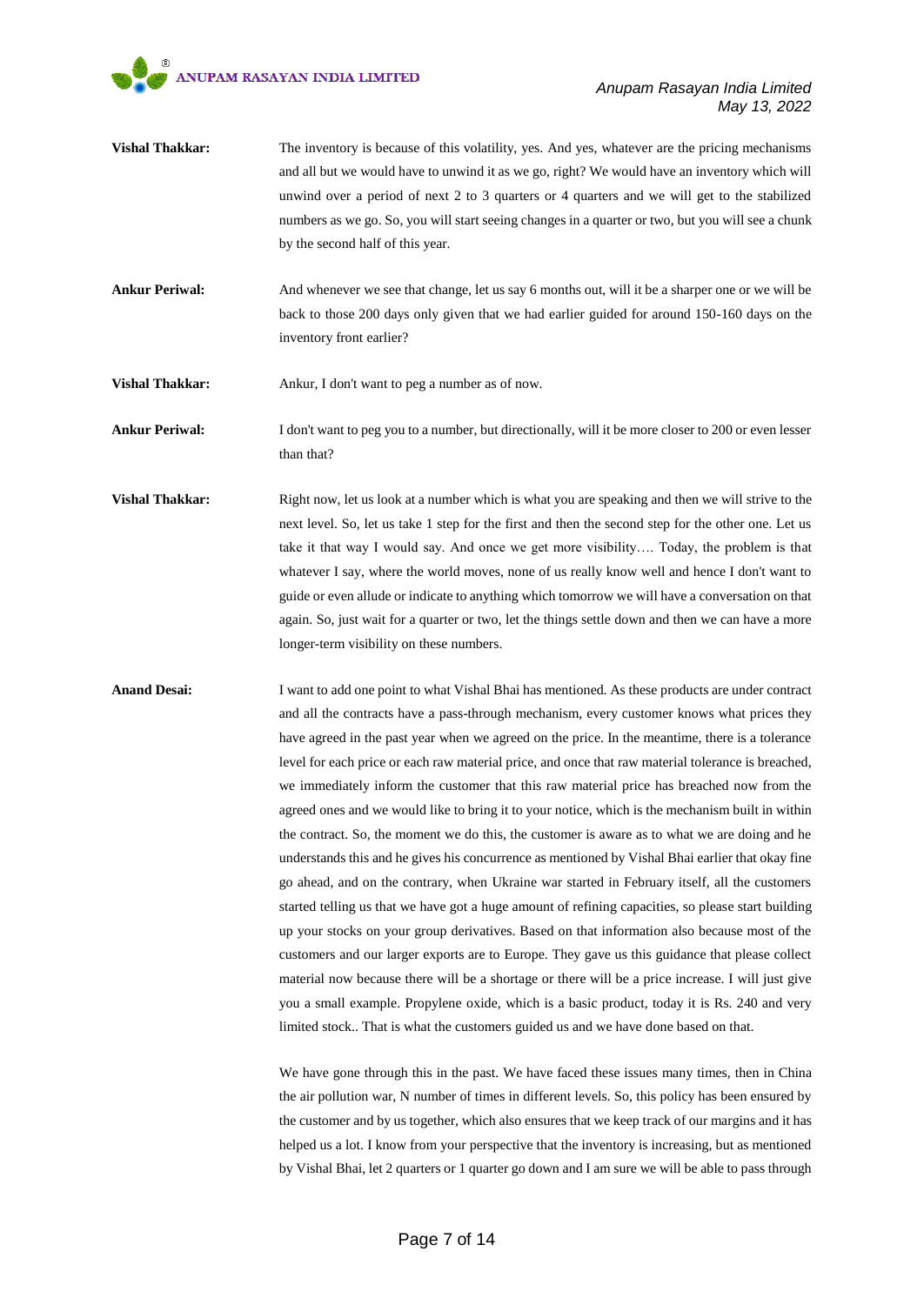

this high-priced inventory back to the customers as per the contractual agreement and we will be back to normal as in the past, and going forward, we would like to bring the days of the inventory as what mentioned by you.

- **Ankur Periwal:** Just one last question if I may. What is the typical let us say average RM inflation that we are seeing? I know it will vary from product to product but a broad range will be helpful.
- **Anand Desai:** Again, on the crude side, I would say between 100% also in some cases to around 40%. On the soda ash, you know what has happened. You would know on the caustic soda also what has happened over there. So, I think 30% to 40% is what we anticipate but I think prices are getting cooled now. Give 1 more quarter and things should go down. The only problem is that people in India use natural gas, they will be using the natural gas for 6 months next and the prices are set by the government from April to October and October to April every year. That is something which we have to take concurrence of. Otherwise, I think there should be a cooling down going ahead because demand will be reduced at this time.
- **Moderator:** The next question is from the line of Vidit Shah from IIFL. Please go ahead.
- **Vidit Shah:** Some clarification on this Rs. 220-260 million growth revenue accretion, top line possibility that you have spoken about, is this like the total revenue that all the LOI contracts can generate or is it what you expect annually out of these contracts?
- **Vidit, what it will be is Rs. 2,600 crores that we have talked about, this is the total value of the value of the** contract and LOI over 5 years. At the peak when all the contracts and the LOIs are in play, and at their optimal values, we should have around Rs. 500 odd crores of revenue from these ones. Basically, whatever is Rs. 2,600 crores divided by 5 is the number that you should look at.
- **Vidit Shah:** Secondly, this debt that is being added in FY22 that you mentioned earlier was largely to fund the working capital and that is expected to unwind over the next 2-3 years. What is the ideal debt position that the company is looking at? Is it back to FY21 levels or even lower than that?
- **Vishal Thakkar:** The debt you should divide it into 3 parts primarily. One is my working capital debt. Two is the debt which I have taken for the acquisition of Tanfac shares. The third is my shareholder debt which is from the KPI LLC. My working capital debt will be around Rs. 200 crores at the yearend and that even with the increase in the growth, this number should stabilize as my working capital days reduces because that will take care of the elevated level of business.

**Vidit Shah:** And the rest of the 2 debts are paid over how much time?

**Vishal Thakkar:** The average tenure is around 5 years. So, you should unwind it over 5 years now. And promoter debt in the next 3 years we will pay it off because it was a historical debt. So, you should unwind it over 3 years; and the balance debt, you should unwind it over 5 years.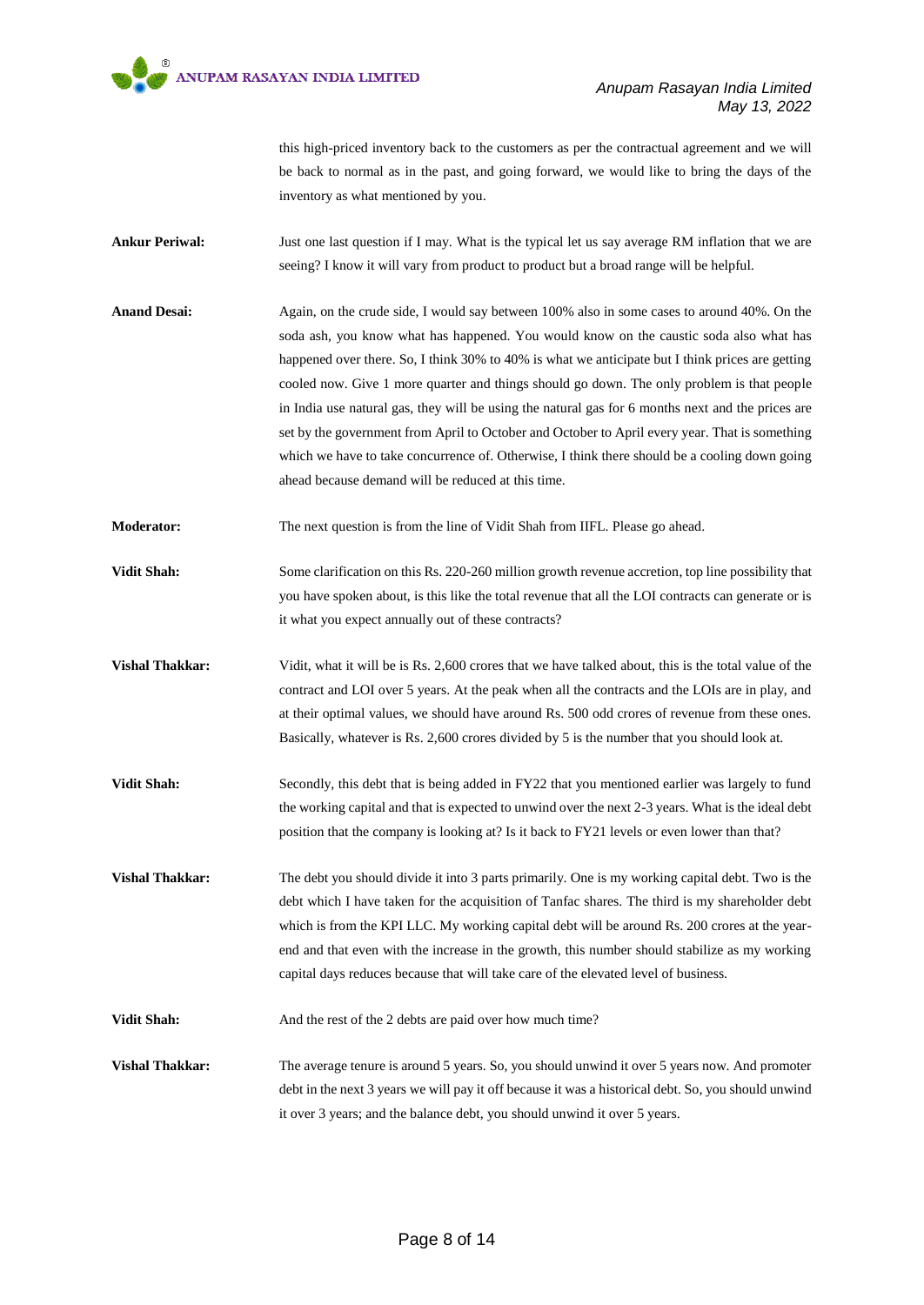

- **Vidit Shah:** One last question was regarding any revenue guidance and margin guidance that you could give for FY23? How is Tanfac accounted? Is it being accounted as a subsidiary and thus revenues being added there or is it an associate where we add the profit of Rs. 70 lakhs?
- **Vishal Thakkar:** First point I would want to answer about the guidance. I would prefer to just suggest that historically we have grown if you look at what even Amit Bhai said that in the last 5 years, our revenues have grown by 26% odd, and we expect that over the next time period also, we should continue the growth journey there. In terms of margin, we have been historically at the margin levels and we expect that historical margins of the last 2-3 years on an average should continue.
- **Vidit Shah:** Lastly, on Tanfac?
- **Vishal Thakkar:** On Tanfac, today we have taken it as an associate only, but as we go forward, we will have a conversation with the auditor and we may be able to do it on a line by line consolidation. However, we will come back to you in the next call on that.
- **Moderator:** The next question is from the line of Madhav Marda from FIL. Please go ahead.
- **Madhav Marda:** I think some of my questions were answered but just wanted to understand what is our average cost of debt across the working capital, Tanfac, and the one from KPI LLC? Could you just help us understand the blended cost as well?
- Vishal Thakkar: Madhav, if you look at my KPI LLC, that is at 3% on a USD number. My working capital debt is primarily PCFC discounting number which will be L plus 0.75 to 1.5. So, on an average, you can take it at L plus 1.2 odd average should be the number there. And my term debt if you were to look at it will be hovering around 7.5% to 8% number because it has also acquisition debt included in it.
- **Madhav Marda:** And the KPI LLC, the 3% US dollar debt that we would have a natural hedge from some of the exports that we do, right? So, we don't need any….
- **Vishal Thakkar:** Yes, you're right. We have a natural hedge. In fact, if you look at it, we are surplus on dollar income. So, we tend to hedge dollars on the income side rather than on the expense side.
- **Madhav Marda:** In terms of the top line guidance, I think you already mentioned it, but basically last 5-year average you said is 26%. So, the next couple of years, we are expecting to grow at 25% to 30% CAGR, right?
- **Vishal Thakkar:** I would agree to that.
- **Madhav Marda:** I think this question has been asked earlier, but on the inventory days, do we expect it to normalize by September or by next March we expect this number to come down to 200 days again? Any sort of thought process that we can have?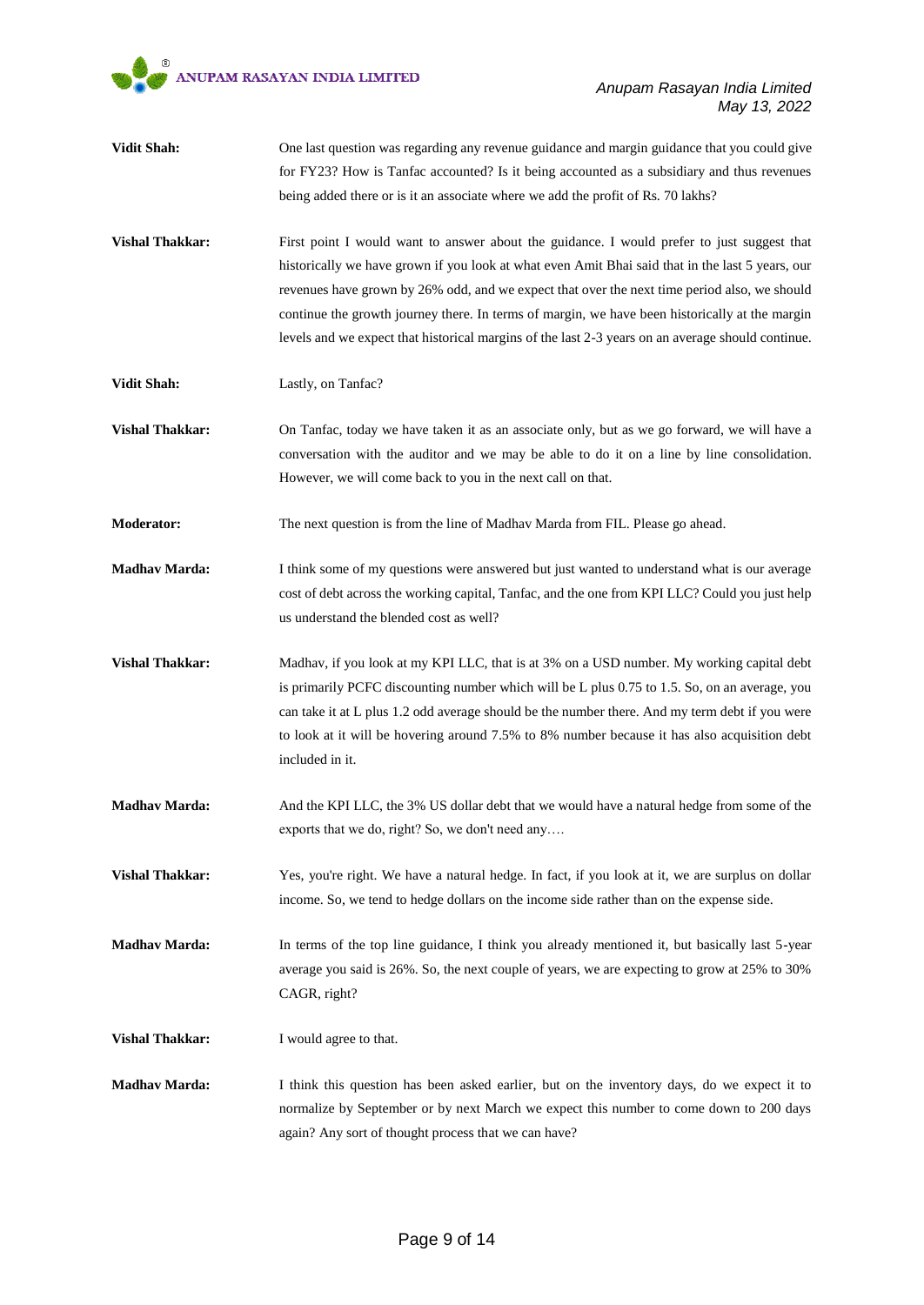- **Vishal Thakkar:** Madhav, I wanted to just put a big caveat here that how the world evolves.... because if tomorrow China-Taiwan happens, then I don't know where we will be and what our customers will drive us to in terms of our business requirements, but ceteris paribus and assuming that the volatility reduces in the next 1 or 2 quarters, then in the second half, you should start seeing the improvements that I would say.
- **Madhav Marda:** Any update on the telecom related molecule that you all had spoken about? There was a new molecule there, and is there any other potential M&A that you all are looking for technology or market access anything like that?
- **Anand Desai:** The 2 products which you mentioned earlier, the valuation is still going on. We anticipate the valuation to still continue for another 9 months, i.e., until next March or maybe February. That is the plan given to us by the customers. So, every month, we are sending them a few kilos of material which is being validated every month because you would know that the semiconductor which is going to be made out of this product has to have a very good stability at high temperature. Those tests are going on. We are continuing to do the pilot runs only on these 2 products. At the same time, we have added 1 more product in similar chemistry from a different customer which is again going to be used in electronic application. Again, all these 3 products are non-fluorinated products. Going forward, we are working with a new customer in the US with whom we are working on around 4 products which are again electronic usage chemicals but not in semiconductors. So, this is the idea. Those 4 new products we will again inform you in the next bit, but as of now, we are happy to inform that 2 products validation is going on; customers are happy. One new product has been added. All of these 3 are going to be used to manufacture semiconductors which are used for 5G applications. And we have got 4 new inquiries also which are fluorinated for the applications electronic chemical usage.

**Madhav Marda:** On the M&A side, is there anything that is there?

**Anand Desai:** We are looking at it, we are looking at it very seriously evaluating the right mix. We have been serious about it, and as of now, we would not want to comment on it.

**Moderator:** The next question is from the line of S. Ramesh from Nirmal Bang. Please go ahead.

**S. Ramesh:** My thoughts are, one is, when you talk about the EBITDA and the ROCE for the CAPEX you are talking about for the year gone by, it seems to me that you are billing in lower margins because 1.75 that is ROCE of 20%. That means you are assuming an EBIT margin of just about 11%. So, are these lower margin contracts…. how does it work?

- **Vishal Thakkar:** Mr. Ramesh, the asset turn is 1.75 and here ROCE when we have calculated, we have also included the working capital that will be required additionally on this turnover and hence this is 20. Our EBITDA margins will be similar to what we have been historically achieving.
- **S. Ramesh:** Second thing is, in your order details, you have mentioned Rs. 1,800 crores is still LOI. When do you expect those LOIs to get converted to firm orders?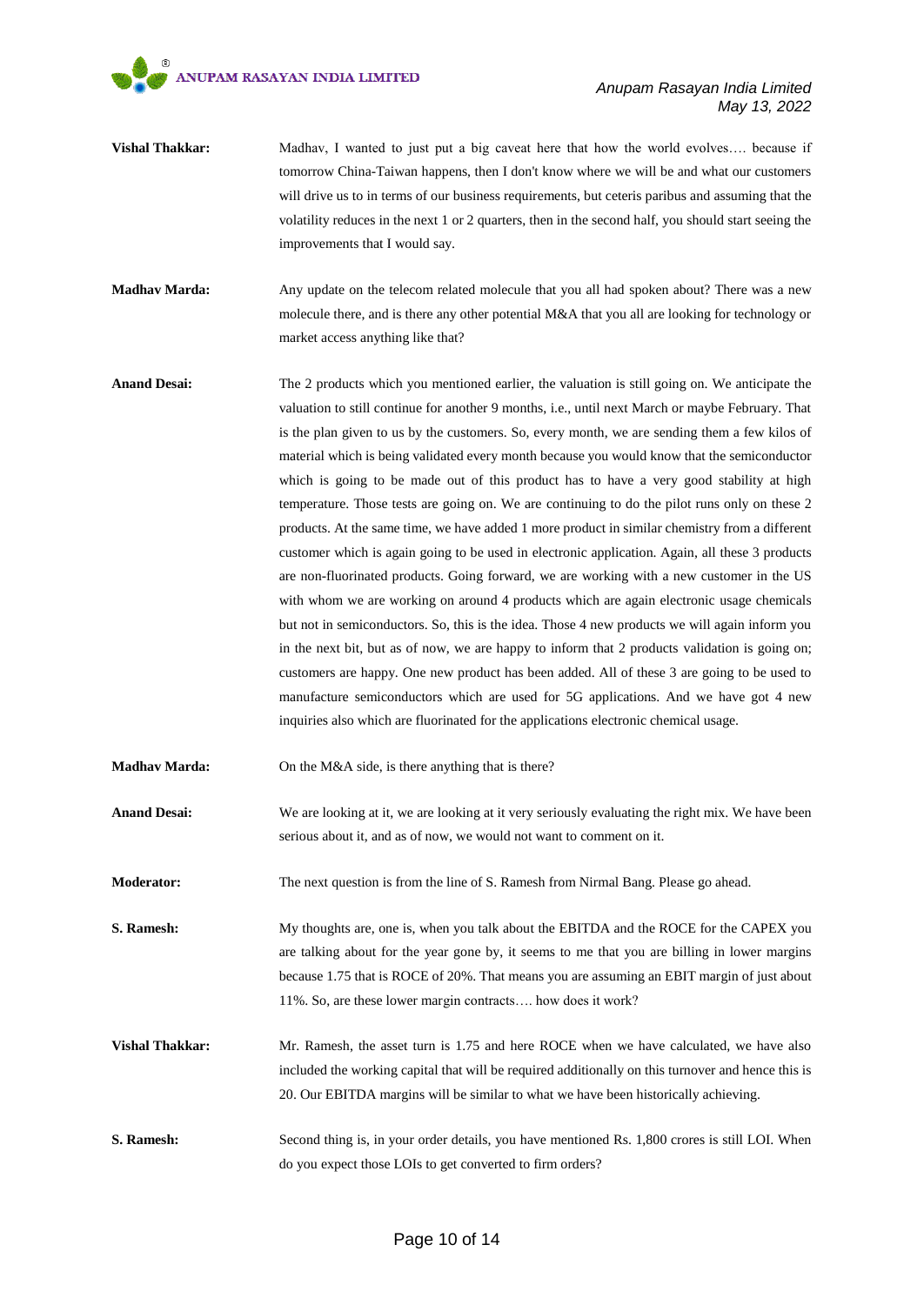- **Vishal Thakkar:** These LOIs are under negotiation and discussions and probably in another 6 to 12 months' time. we should be able to conclude it, but nonetheless, what happens here is that the development process and the validation process and others are continuing, and in few, we are doing the pilot activities as of now and we are reasonably comfortable with this timelines that we have been believing that we should be able to get monetization of these contracts and LOIs.
- **S. Ramesh:** So, this Rs. 250 crores CAPEX is for the entire Rs. 2,600 crores of combined value of LOI. You don't need any additional CAPEX once these LOIs are converted?
- **Vishal Thakkar:** Yes, you are right here.
- **S. Ramesh:** Finally, on this fluorination chemistry; you have given some target addressable markets. What are the broad timelines you want to share in terms of the visible progress and what is the kind of additional investments you will have to make? What are your thoughts on that?
- **Vishal Thakkar:** This is the potential and as we had also mentioned that this is the timeline we are looking at a medium to long term. Right now, these are opportunities where we are working on the molecules, working with the customers, and building it in our lab as of now. As we firm up and as we finalize these molecules, we will then size the contract capacities and the CAPEX plan from then on. So, today, I would not be able to offer any guidance on the CAPEX side; however, these are all very high-value high-margin products. So, it should be more value accretive than what we have today.
- **S. Ramesh:** Similarly, on the CAPEX required for Tanfac, both in terms of producing potassium chloride and downstream except derivatives, what is the progress you have made in terms of business line for Tanfac and the derivatives?
- **Vishal Thakkar:** On the Tanfac side, we have been working with the Tanfac management as well and we have at least identified a few CAPEX programs and capacity expansion which will be in the tune of around Rs. 50 odd crores which would be undertaken next year and that should significantly ramp up the capacity.
- **S. Ramesh:** 50 crores CAPEX will be within Tanfac?

**Vishal Thakkar:** Yes.

- **Moderator:** The next question is from the line of Chetan Thacker from ASK Investment Managers. Please go ahead.
- **Chetan Thacker:** Sir, the question is on the LOI. While the LOIs are for 5 years, is it fair to assume that they will even continue after that and there will be a renewal of these contracts or is it just a 5-year term? Just wanted to get a sense, I understand it is first a 5-year contract but do you see that recurring again going forward or it falls off the cliff after 5 years?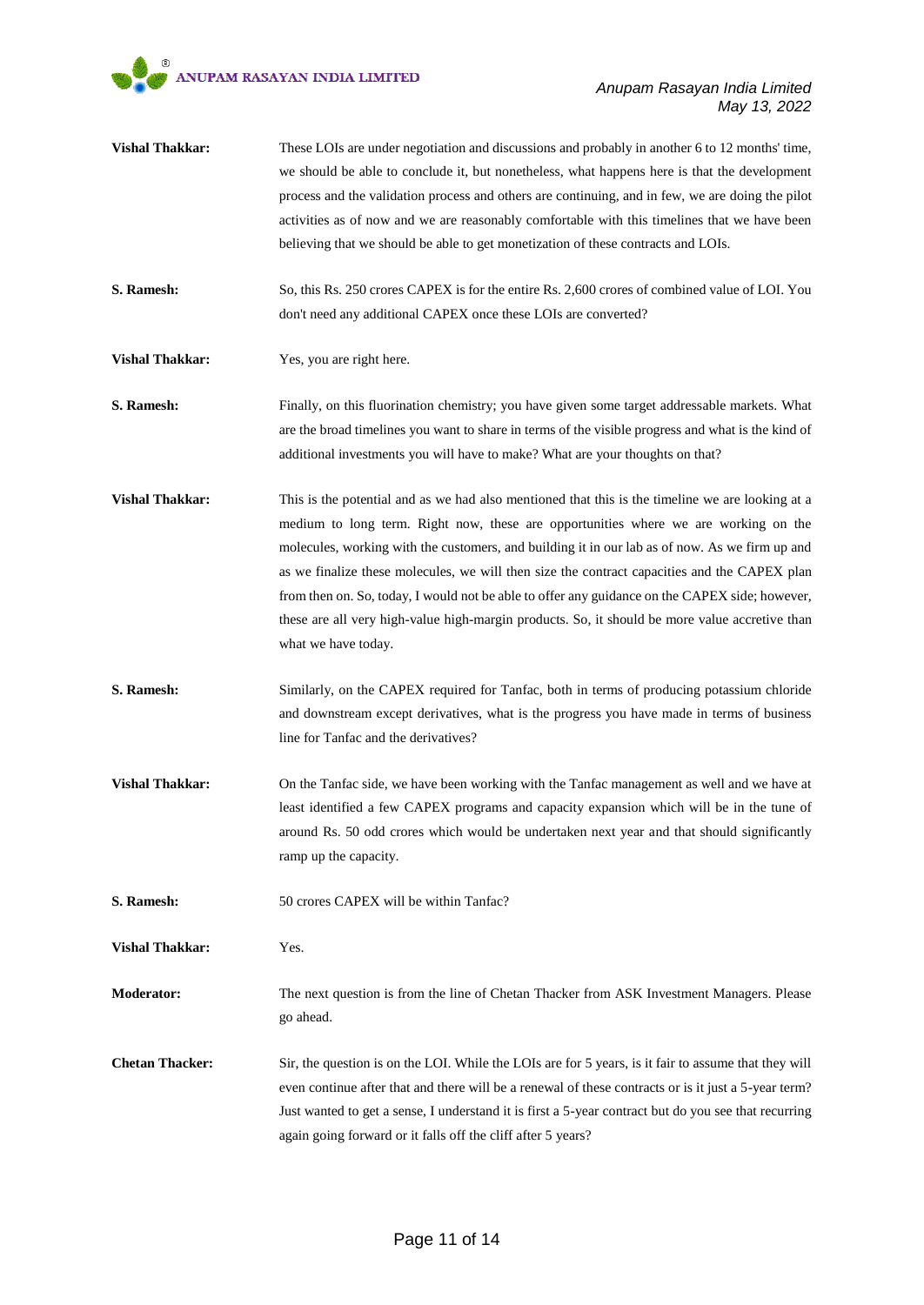- **Vishal Thakkar:** Chetan, if you see our history and if you see how our product revenues have gone up on each of our products and over the period. It will be a reasonable assumption from our side to expect this to continue further because these are the products which my customer is going to use for a longer period of time and hence we believe that it would continue here.
- **Chetan Thacker:** The Rs. 1,600 crores potential which was there from our existing capacities, these LOIs are over and above that or they will help us reach that Rs. 1,600 crores.
- **Vishal Thakkar:** You want to look at it together because what will happen is there will be overlap of both the processes. One is, my current capacity ramp-up will continue, and on the other side, my LOI CAPEX will also come into play. Yes, the numbers that we are expecting in terms of revenue and growth, we would be able to suffice from these CAPEX that we have identified until now.
- **Chetan Thacker:** Sir, just 1 book-keeping question. On your cash flow, I see an increase in receivables but that similar increase is not there in the balance sheet. Just wanted to understand why are those 2 numbers different. We see somewhere around Rs. 250 odd crores of increase in receivables on the cash flow statement and close to about Rs. 80 odd crores on the balance sheet.
- Vishal Thakkar: No, that's a wrong reclassification that has happened. If you look at it on the consolidated basis as well and the newer balance sheet that has been uploaded, this has been corrected. And the same number of receivables versus your balance sheet versus cash flow you would be able to see. And even if you see consolidated, you will see that. The number will be around 70 there.
- **Chetan Thacker:** I will just take a look at that, and if there is anything, I will come back to you.
- **Moderator:** The next question is from the line of Reshab Sisodiya from Concept Investwell. Please go ahead.
- **Reshab Sisodiya:** Just a few questions on the new product that you have mentioned in your slide about the fluorination chemistry. We have mentioned a topline potential of close to \$200-260 million, and if I remember in the previous calls, management said it would take around 2 to 3 years for us to build capacity. It would be decided whether it would be in Tanfac or in the Anupam's own facility for this new fluoro-based chemical. Is it the right estimation that we should have a 2- to 3-year time frame before this revenue starts flowing up? How many molecules are we looking at getting commercialized post we have our capacities every year?
- **Vishal Thakkar:** Just to first quickly say this one that currently also we are doing fluorination. It is not that as if we are not doing any fluorination products. Today also if you look at my revenue, around 15% to 16% of my revenue would come from molecules which have fluorination as one of the processes at least. The key thing that is happening is that by the acquisition of Tanfac what has happened is that I have now got access to HF which is a very good fluorinating agent in addition KF which is where we have been using it until now. That's one part of it. You are right that the HF-based products would take a little time to ramp up. There may be 1 or 2 products which we will be able to manufacture in our current capacity and in our current fluorination processes, but yes you are right, largely it will start building up over 2 to 3 years forward.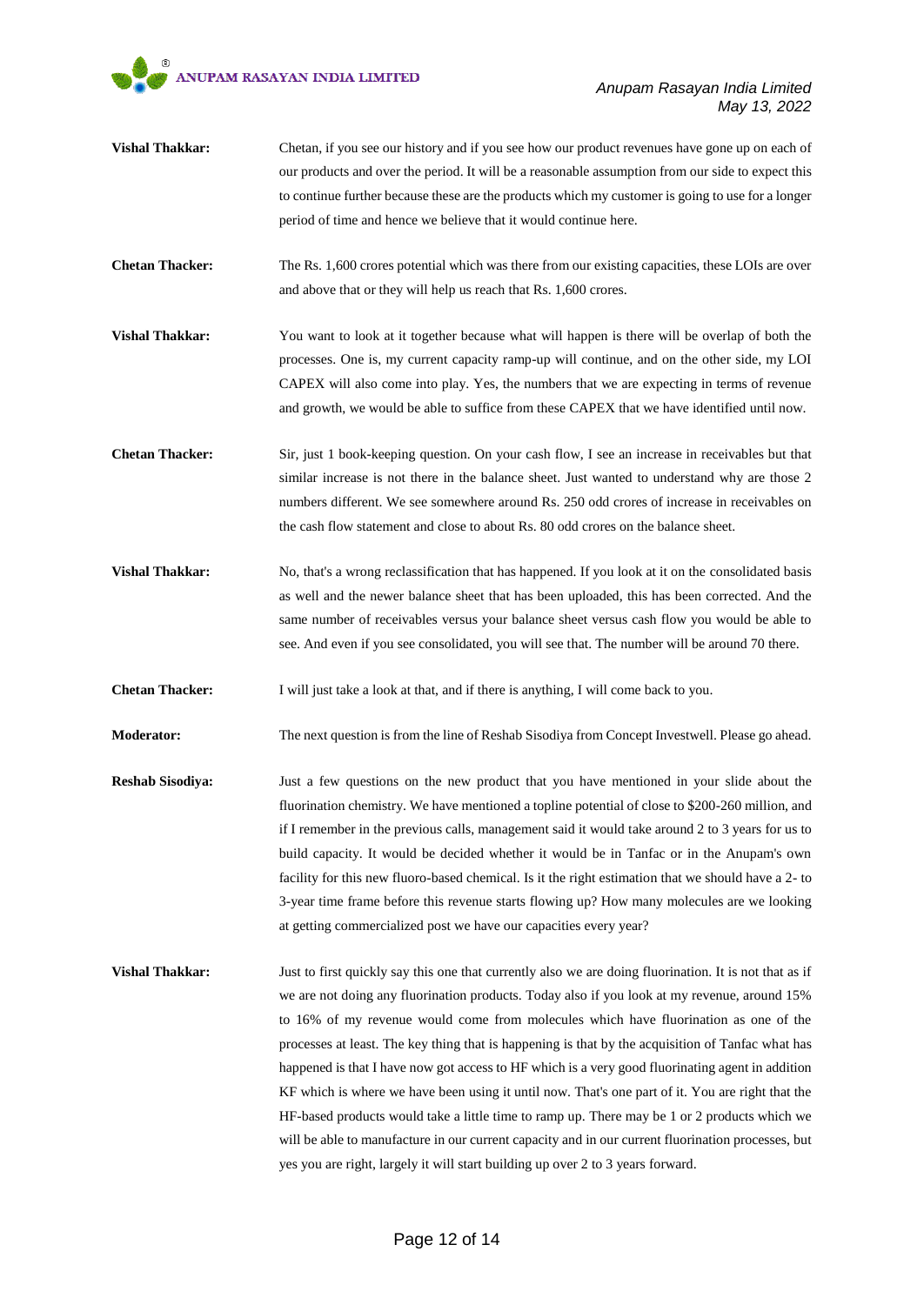

- **Reshab Sisodiya:** Just a small follow-up on this. This Rs. 220-260 million is over and above the current LOI contracts that you have mentioned, right?
- **Vishal Thakkar:** That assumption is correct.
- **Reshab Sisodiya:** My second question is, if you look at the revenue split on the India and export business, we see the India business has grown marginally over the last 1 year and that has also impacted our margin. So, is it that in the exports we are seeing any logistic issue or is there a higher demand for the domestic or is it that there is a margin differential between the domestic and the international business that you do?
- **Vishal Thakkar:** One, I would not want to link margin and geography because typically margin and geography have not much of a correlation in our case. Typically, we work on a product basis rather than geography basis. This margin increase is just an event. On the geography distribution side, in any given year, the number may move around a bit in terms of domestic and international; even in international, Europe versus Japan and Japan versus Singapore. That may happen but overall you can see that this trend of 40% to 45% India and the balance international. We expect it to be in the similar range.
- **Reshab Sisodiya:** The margin that we are doing in the current quarter should be sustainable going ahead, right?
- **Vishal Thakkar:** Not the current quarter. I would tend to go with my current year or last couple of years' average. That's where I would keep it at. Yes, we have but I would not want to be aggressive on my commitment here.
- **Reshab Sisodiya:** Just one last question. Are we looking at increasing our stake in Tanfac maybe through open market operations or from the government itself?
- **Vishal Thakkar:** The answer is that in the agreement that we have with the Government of Tamil Nadu and TIDCO, they have an option to offer us and if they offer, we will be happy to accept that offer.
- **Moderator:** The next question is a follow-up from the line of S. Ramesh from Nirmal Bang. Please go ahead.
- **S. Ramesh:** Going back to this Rs. 50 crores CAPEX planning for Tanfac, can you give us some details in terms of what is the capacity and what is the product profile?
- **Vishal Thakkar:** The products are the existing products which is KF and HF where we will have a capacity enhancement and largely this will be more of a debottlenecking process rather than a hard large CAPEX that you would see.
- **S. Ramesh:** The second thought is, can you give us what is the likely increase in capacity in Anupam once you complete your Rs. 250 crores CAPEX because right now it's 27,000. What is the kind of additional tonnage you will make based on this Rs. 250 crores CAPEX?